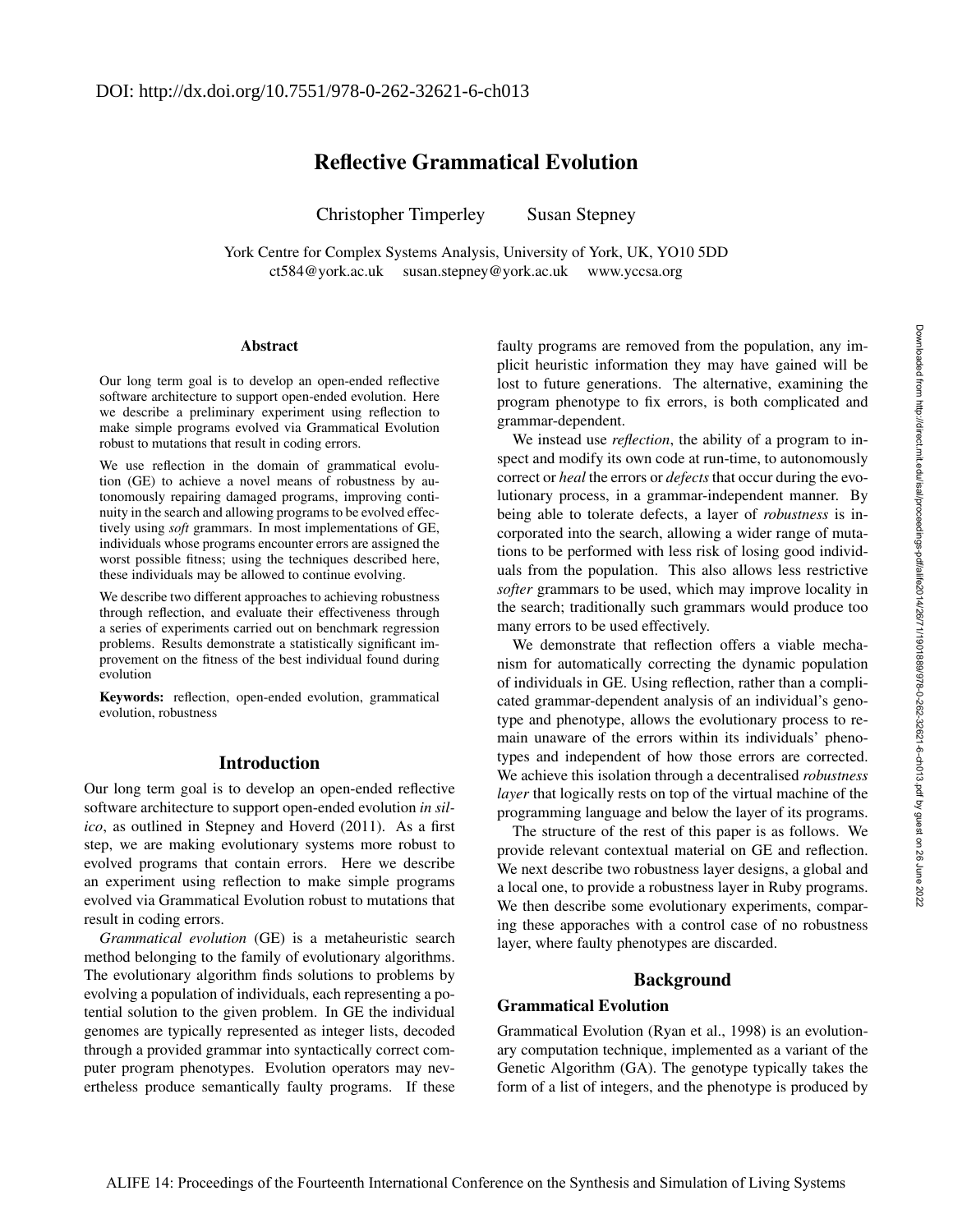mapping the genotype to a derivation of a given grammar. Typically this grammar is used to model the grammar of a given programming language and the resulting derivations form syntactically valid programs in that language.

Unlike Genetic Programming (GP), another EA variant that directly represents and operates on individuals as computer programs (typically using a tree-like structure), GE's genotype separates the program structure from the evolutionary process. This allows programs to be evolved using arbitrary forms and languages, beyond LISP-style tree structures, and allows the GE representation to be used with non-evolutionary meta-heuristics to produce programs (Dempsey et al., 2009), such as particle swarm optimisation (O'Neill and Brabazon, 2006).

Mapping Process Individuals are mapped to their phenotype through the use of a Backus-Naur Form grammar. The values  $v$  from the list of integers are sequentially read off from left-to-right and used to select the next production rule to use from the grammar; at each step, the rule at index  $i$ is selected, where  $i = v \mod m$ , and m is the number of production rules available.

This process of derivation continues until one of the following situations occur:

- The mapping is completed, and all non-terminals have been transformed into terminals, producing a complete phenotype.
- The list of integers has been exhausted, but the mapping is incomplete. Usually in this case, the list is wrapped and its alleles are reused, allowing the derivation process to continue (Dempsey et al., 2009); however, this reduces locality within the chromosome, since codons may possess different meanings. An alternative is to cease the mapping process, but this produces a large number of incomplete and invalid derivations. Another alternative is to sample new codon values when they are required and to append these values to the end of the genome.
- A critical number of codons have been consumed. The derivation process is halted and the individual is assigned the worst possible fitness value; this mechanism prevents extremely long derivations from occurring.

Grammars Traditionally, GE uses heavily restricted, or *hard*, grammars designed to ensure syntactically and, as far as possible, semantically valid programs are always produced. Often these grammars are tailored to the domain of the specific problem being solved.

The performance of GE is highly sensitive to the choice of grammar down to its finest details (O'Neill et al., 2001). This problem, combined with the large domain of possible grammars, leads practitioners to use ad-hoc measures to design their grammar, if such considerations are given at all. Whilst *hard* grammars restrict the domain of the search, and hence reduce the scale of the problem, their inflexibility can leave them trapped in a local optima and unable to escape.

We propose instead the use of *soft* grammars, that allow smaller changes to be made to the overall program. These grammars result in a larger number of semantically incorrect programs, however, so we combine this approach with a *self-repair* mechanism. This broadens the genetic landscape and introduce flexibility into the phenotype. By incorporating such flexibility into the phenotype, neutral genetic drift is made possible; small changes to genotype may occur without dramatic consequence to the fitness of the individual. This transformation of the genetic landscape may allow the search to avoid the local optima of *hard* grammars, and may ultimately improve the performance of the algorithm.

### Autonomic Computing

Self-healing is a form of *autonomic computing*, a term introduced by IBM in 2001 (Kephart and Chess, 2003), and used to describe computer systems capable of inspecting and modifying their behaviour in response to changing requirements. Inspiration for these systems came from the autonomic nervous system of the human body; an incredibly complex system composed of many interconnected components that seamlessly manage themselves to hide their complexity from us.

Kephart and Chess (2003) give four functional features that an autonomic computing system should possess:

- 1. Self-optimisation: The ability to profile the usage and control the allocation of resources, to provide optimal service quality. Self-optimisation could also include rewriting software functions to reduce resource usage.
- 2. Self-configuration: The ability to automatically configure components according to the context and environment of the system.
- 3. Self-healing: The ability to automatically diagnose and correct faults.
- 4. Self-protection: The ability to recognise and protect itself from malicious attacks.

Whilst the grand vision of autonomic computing is yet to come to fruition, its individual features are beginning to be realised. Much of this effort has been directed towards the self-healing aspect of autonomic computing, in the field of *resilient software*, which seeks to address the inherent fragility suffered by all computer systems, by developing simple and lightweight alternatives to the difficult robustness and fault tolerance techniques employed in safety-critical system, which often involve additional hardware.

Adaptive Software Systems Haydarlou et al. (2005) proposes the use of *adaptive software systems*, which modify their own behaviour in response to errors and environmental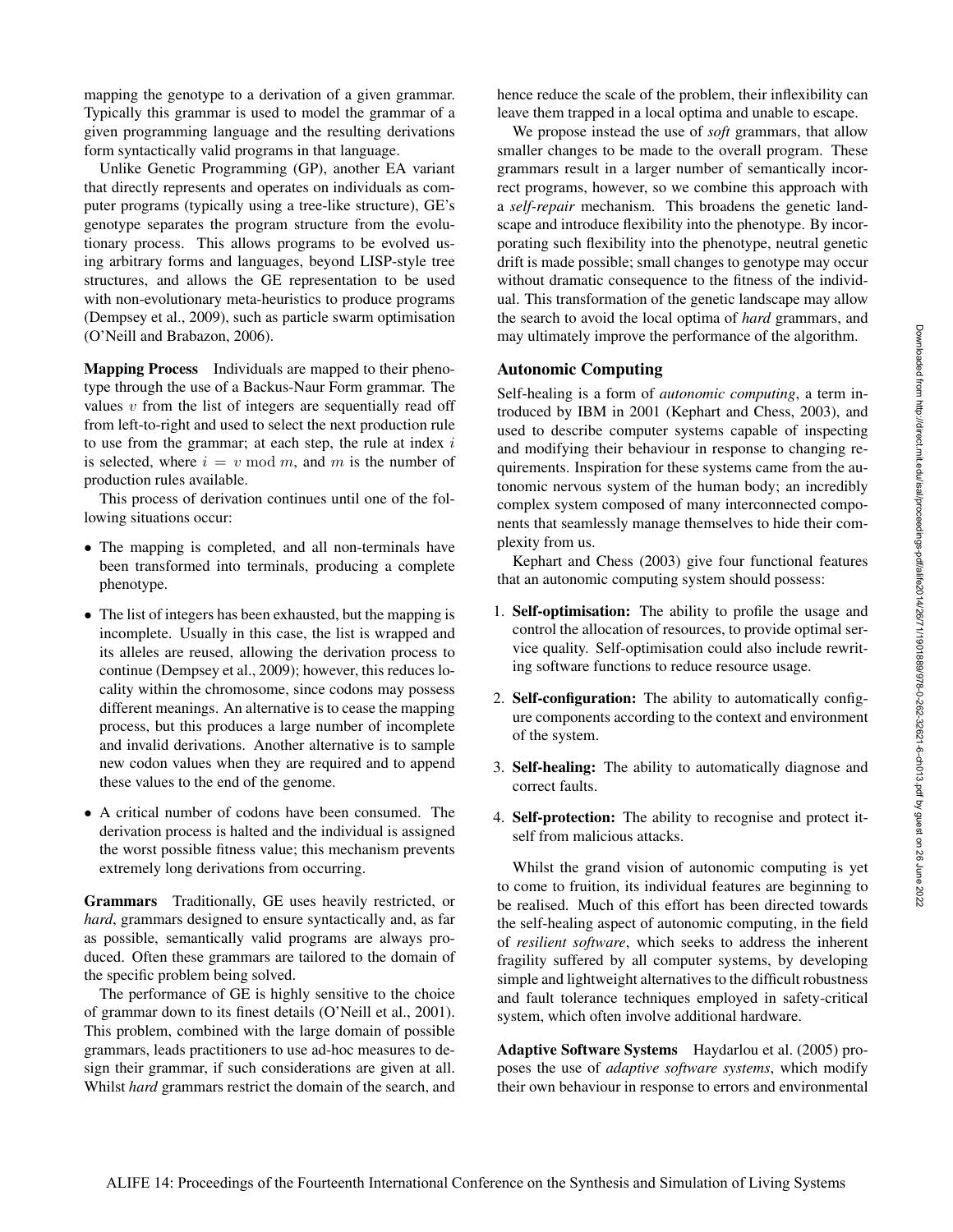changes with the help of an adaptive plan describing what modifications should be made. Where such systems have been used, they have typically employed a fixed adaptive plan, pre-designed by a human programmer. An alternative, outlined in Haydarlou et al. (2005), involves using genetic programming to evolve an adaptive plan to allow the system to autonomously adapt itself to new situations.

Fraglets Tschudin (2003) describes a radically different approach to creating a robust environment for hosting resilient software, capable of addressing the problems of soft faults and program adaptability from a pure software perspective, without the need for hardware fault tolerance measures. This is achieved by using a novel software execution model inspired by the interaction of chemical molecules, which places the ability to self-modify at the core of its design.

This model is composed of small computational atoms called *Fraglets*, which when combined through reactions, process both code and data. Each time program code is required, a new instance is dynamically loaded and executed rather than being stored in the memory of the computer. This allows the code to be easily manipulated by the program without the problems of accessing live code in the memory. Lost and failed Fraglet executions are handled by creating and executing a new instance of the affected Fraglet.

### Metaprogramming and Reflection

Metaprogramming is the technique of writing computer programs which manipulate or write the code of other programs (Perrotta, 2010). These meta-programs are written using a *metalanguage*, which facilities the writing and manipulation of programs written in the target *object language* (Stump, 2009).

*Reflection* is the ability of an object language to act as its own metalanguage (Smith, 1982; Maes, 1987; Stump, 2009; Ferber, 1989). Reflective systems may exploit the ability of reflection to inspect and manipulate the functionality and implementation of the system itself. In some programming languages, such as Lisp and Ruby, this reflective system may be the programming language itself, allowing many aspects of the implementation and semantics of the language to be inspected, extended and redefined at run-time.

#### Design

Here we describe two designs for implementing a robustness layer through reflection: a centralised or "global" approach, and a "local" approach. We have implement both, and compared them through evolutionary experiments.

Following an analysis of several popular reflective programming languages, we have concluded that Ruby offers the richest suite of reflective capabilities and a natural tilt towards meta-programming, making it an ideal language to explore the robustness layer approach.

### # ARITHMETIC FUNCTIONS

 $\langle op \rangle ::= 'add' | 'sub' | 'mul' | 'div'$ 

#### # SOFT GRAMMAR

 $\langle program \rangle ::= \langle block \rangle$  $\langle block \rangle ::= \langle \{fcall \rangle \mid \langle \text{float} \rangle \mid \langle \text{var} \rangle$  $\langle$ *fcall* $\rangle$  ::=  $\langle$ *string* $\rangle$  '('  $\langle$ *fargs* $\rangle$  ')'  $\langle \text{fargs} \rangle ::= \langle \text{block} \rangle$  ','  $\langle \text{fargs} \rangle | \langle \text{block} \rangle$  $\langle$ *string* $\rangle ::= \langle char \rangle \langle$ *string* $\rangle | \langle char \rangle | \langle char \rangle$  $\langle$ float $\rangle$  ::=  $\langle nz \rangle$  *digit* $\rangle$  $\langle integer \rangle$  '.'  $\langle integer \rangle$ |  $\langle$ *digit* $\rangle$  '.'  $\langle$ *integer* $\rangle$  $\langle integer \rangle ::= \langle digit \rangle \langle integer \rangle | \langle digit \rangle$  $\langle char \rangle ::= 'a'..'z'$  $\langle$ *digit* $\rangle ::= '0'.'.9'$  $\langle nz \rangle$  *digit* $\rangle ::= '1'.'.'9'$  $\langle var \rangle ::= 'x' | 'y'$ 

Figure 1: Soft grammar used throughout paper.

 $sdd(afg(mua(x, mua(x, x, y)), juli(x, x)), x) \rightarrow$  $add(add(mul(x, mul(x, x)), mul(x, x)), x) \rightarrow$  $x^3 + x^2 + x$ 

Figure 2: An example of an evolved program, its effective form when using robustness measures, and its equivalent symbolic expression.

Here we investigate the use of these robustness measures with Ruby programs created via GE using a soft grammar (Figure 1). The only methods actually supported are the arithmetic functions (Figure 1), which take two arguments. The soft grammar can produce programs with method names that are arbitrary character strings, taking different numbers of arguments. (The long-term aim is to allow methods to mutate gradually into different methods; this is a first study.) To support this grammar, the robustness measures handle missing method errors, by mapping to an existing method, and incorrect argument errors, by truncating or padding the argument list. An example of a program evolved using the soft grammar is given in Figure 2.

### Global Approach

The global approach achieves robustness by autonomously intercepting all exceptions thrown by monitored methods and applying fixes aimed at removing the root cause of the problem, calculated using details of the fault. This process can be seen as a form of *self-healing*, where the robustness layer *diagnoses* problems based on their details and automatically *heals* those problems by modifying the *damaged*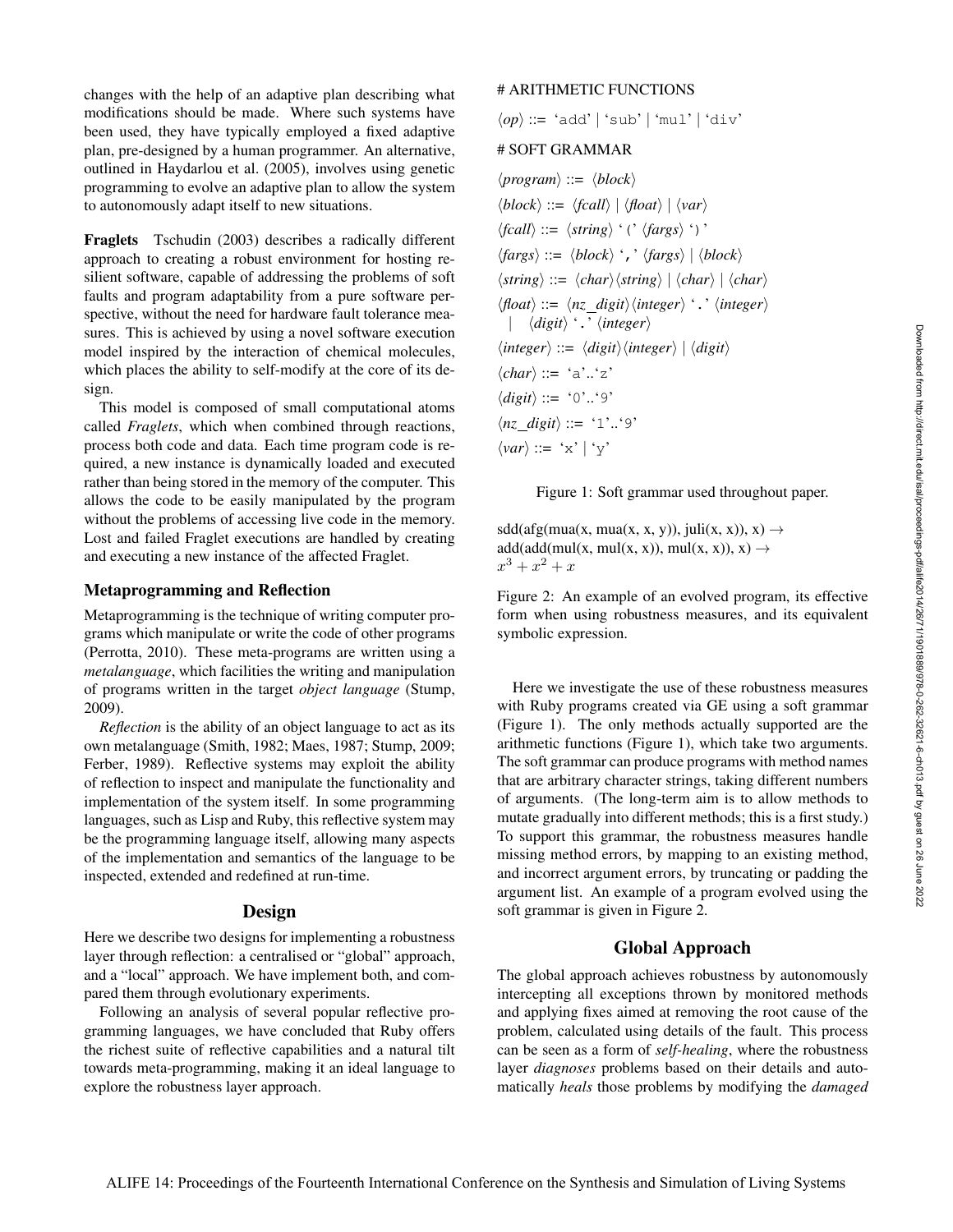

Figure 3: An overview of the global robustness layer design.

source code.

All calls to a *protected* method are routed through the global robustness layer, which attempts to execute the method according to its normal semantics.

- In the event of a fatal exception, the robustness layer becomes active and diagnoses the fault before calculating a suitable candidate fix to the issue.
- After the fix has been applied, the kernel attempts to call the modified method once again. In the event a subsequent error occurs, the process of diagnosis and repair is repeated, until either the method no longer produces errors during its execution, or till a maximum number of successive repairs has been reached.

Modifications made to the affected method during its "protected execution" may then be saved by the original method, removing the need to repair the method for successive calls. This ability proves useful for problems where the candidate solution is executed a number of times during evaluation, such as in regression problems.

#### Architecture

This layer is composed of three components which interact to examine the behaviour of protected method calls and to apply corrective measures in the event of their failure to prevent the program from crashing. These three components are:

- Detection: Detects the occurrence of a specific type of fatal error within the affected method.
- Diagnosis: Uses details of the error to determine its root cause within the source code of the affected method.
- Repair: Uses the error diagnosis to apply corrective modifications to the source code of the affected method.

Instructions on how to detect, diagnose and repair specific types of errors are supplied to these components in the form of *error strategies*.



Figure 4: Architecture of the global robustness layer.

Immediately after an exception is thrown by a protected method, its details are passed to each of these error strategies, which try to detect if a certain type of error has occurred, the region of the source code responsible for producing the error, and how that code can be modified to remove the cause of the error.

After passing details of the error and method call to each error strategy, a set of candidate fixes are produced which are exhaustively tried until either the original error is no longer present, or there are no fixes left, in which case the original exception is thrown again, or a threshold number of tries is reached (10 in the work reported here).

#### Global Error Handling

The grammar as defined can produce two specific errors.

Missing Method Calls. Calls to non-existent methods are dealt with by changing all instances of the method name used to the name of an existing method that has with the lowest Levenshtein distance to the original.

Incorrect Number of Arguments. This is handled by reducing calls with too many parameters to the correct size, and padding calls with too few parameters with zeroes.

This transformation process manipulates the deepest method calls first (i.e. method calls that are used as parameters to other calls) to ensure that the resulting program is well-formed and that all calls to the affected method use the correct number of arguments.

#### Local Approach

Whereas the global robustness layer waits for a protected method to encounter a fatal error before attempting to repair the region of source code responsible for its cause, the local robustness layer is designed to achieve robustness by adapting the Ruby kernel itself to ensure that fatal exceptions are never raised in the first instance.

Instead of using a set of strategies to heal from specific errors, a set of changes are made to areas of the Ruby kernel capable of producing such errors, via a process known as "monkey patching" (Perrotta, 2010). By applying modifications to certain aspects of the programming language,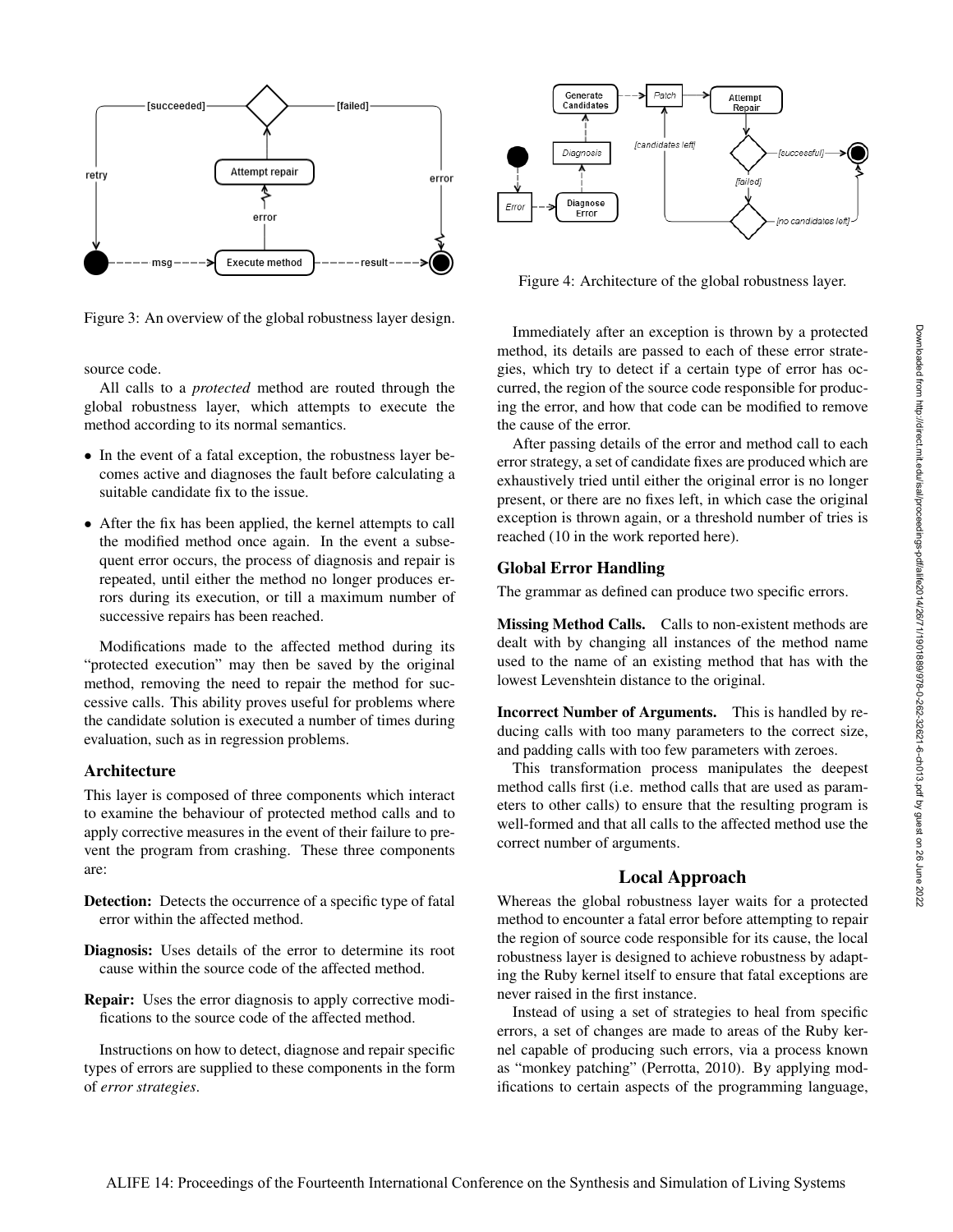

Figure 5: An overview of the local robustness layer design.

there is no need for a central entity to handle the execution and repair of protected methods; instead each fix acts independently, and the combination of them produces a thin robustness layer.

#### Local Error Handling

Missing Method Calls. To deal with calls to nonexistent functions, the local approach implements Ruby's method\_missing hook in the Module class, which is called when a requested method cannot be found inside a particular class.

The implementation of this function is similar to the approach taken to handling missing method calls in the global robustness layer; the function call is routed to the suitable function with the lowest Levenshtein distance to the requested function.

This re-routing mechanism also enforces a maximum distance constraint, which prevents the call from being routed to a function whose name is too far away from the requested method.

Incorrect Number of Arguments. Although the missing\_method callback is capable of routing calls to non-existent functions towards their closest candidate function, this behaviour alone does not prevent an error being raised when the wrong number of arguments are then supplied.

To provide robustness against such errors, the implementation makes use of the method\_added callback and the remove\_method magic functions. Since there are no callbacks in place to handle function calls to existing functions with the incorrect number of arguments, the implementation instead captures and stores the object for every method added to the module in a private hash (indexed by the name of the method), via the method\_added callback, before immediately removing the method from the module via the remove\_method.

Every method call made to the module then invokes the missing\_method callback, since methods are removed immediately after being added. The missing method callback checks if the requested method "exists" by looking for its entry in the method hash; if there is no entry for the method then the closest candidate function is selected

| Selection               | Tournament       |
|-------------------------|------------------|
| Mutation                | Uniform Random   |
| Crossover               | <b>Two Point</b> |
| Replacement             | Generational     |
| <b>Evaluation Limit</b> | 10.000           |

Table 1: EA setup used for all experiments.

instead (if this is not possible then an exception is raised), before adjusting its arguments to agree with the arity of the selected method.

The arguments provided with the method call are made to fit with the expected argument structure by removing excess arguments from the end of the arguments array or by padding the arguments with zeroes to the right to compensate for missing arguments.

#### Experiments

To determine the effect of the robustness layer on the evolution trajectory during GE, and to test the design hypothesis, we have conducted a series of benchmark evolutionary experiments. To perform these experiments, we used our own EA implementation, written in Ruby, whose components are detailed in Table 1. (After some preliminary testing, we found that two-point crossover yielded better results than the more traditional single point crossover.)

These experiments compare the performance and behaviour of GE using global, local and no robustness measures, across a number of benchmark multi-modal symbolic regression problems from McDermott et al. (2012), listed in Table 2.

The genome is a fixed-length list of 100 integers, each taking a value between 0 and  $2^{31} - 1$ . The mutation operator uses uniform random replacement, replacing the value of a codon with a uniform random value from the legal range. Each genome is initialised with 100 uniform random values from the legal range.

The evaluation function measures the fitness of individuals as the sum of squared differences between their actual and expected results using data from a pre-generated training set. Hence low values are better than higher values, and the best achievable fitness is 0.

#### Calibration

Good parameter choices for each robustness measure, chosen from a given set of possible parameter values (Table 3), were determined through calibration based on the Keijizer-15 benchmark.

Due to limits upon time and computational resources, an exhaustive search of the space of all possible parameters is not possible. Instead, we employed the Relevance Estimation and Value Calibration of Evolutionary Algorithm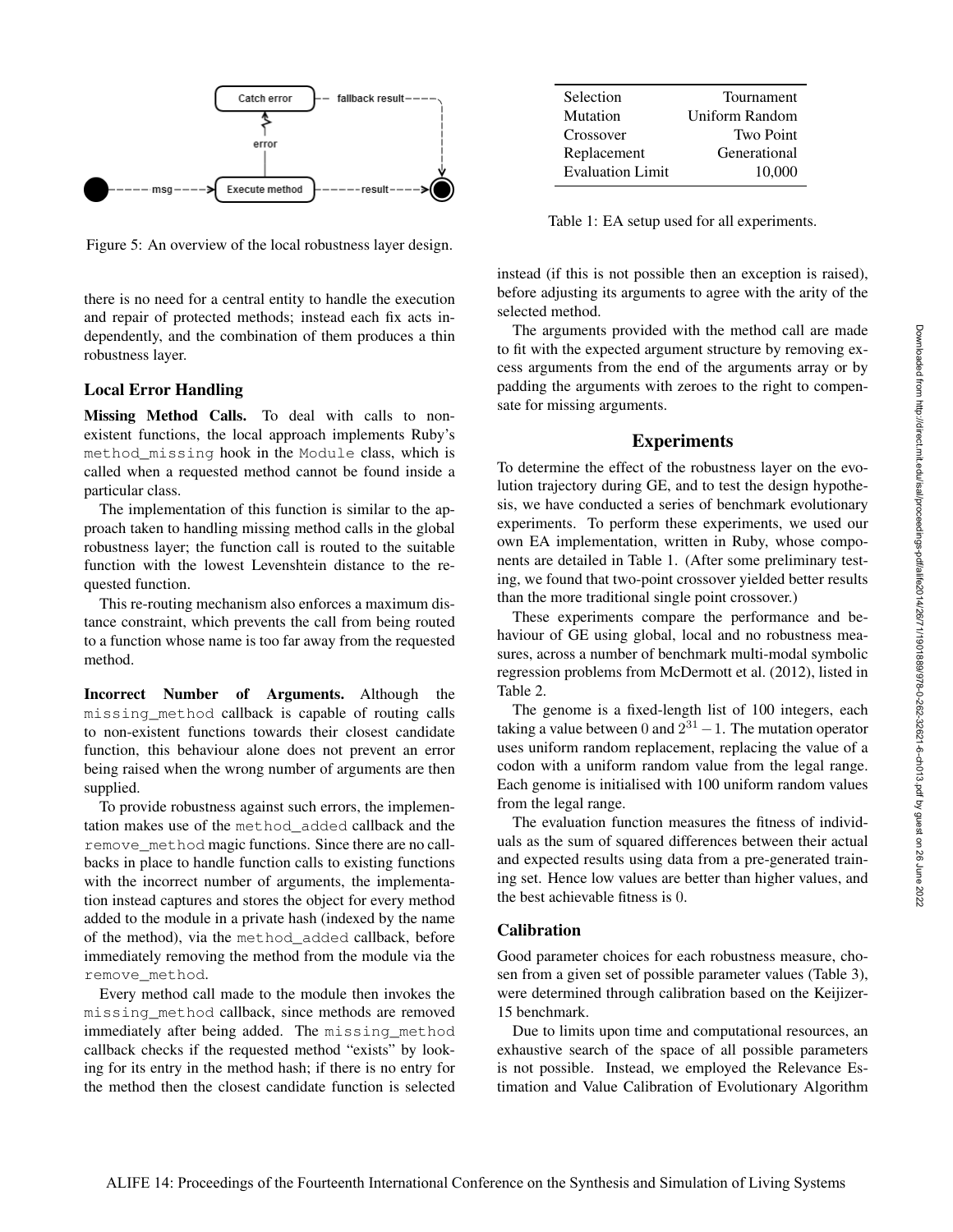| Name       | Vars | Objective Function Training Set       |                |
|------------|------|---------------------------------------|----------------|
| Koza-1     |      | $x^4 + x^3 + x^2 + x$                 | $U[-1, 1, 20]$ |
| Koza-3     |      | $x^6 - 2x^4 + x^2$                    | $U[-1, 1, 20]$ |
| Keijzer-12 | 2    | $x^4 - x^3 + \frac{y^2}{2} - y$       | $U[-3, 3, 20]$ |
| Keijzer-14 | 2    | $8/(2+x^2+y^2)$                       | $U[-3, 3, 20]$ |
| Keijzer-15 | 2    | $rac{x^3}{5} + \frac{y^3}{2} - y - x$ | $U[-3, 3, 20]$ |

Table 2: Regression problems used to perform comparison.  $U[a, b, c]$  is c uniform random samples drawn from a to b, inclusive, for the variable.

| Parameter              | Range        |
|------------------------|--------------|
| <b>Tournament Size</b> | [2, 10]      |
| Elitism                | [0.0, 0.5]   |
| <b>Mutation Rate</b>   | [0.001, 0.5] |
| <b>Crossover Rate</b>  | [0.1, 1.0]   |
| <b>Population Size</b> | [10, 200]    |

Table 3: The space of evolutionary parameter values.

Parameters (REVAC) method (Nannen and Eiben, 2007) to calibrate the evolutionary parameters of our algorithm.

We used the REVAC parameters of Smit and Eiben (2010), except with fewer evaluations (1000 instead of 5000) to reduce computational effort (Table 4). To measure the expected performance of each parameter vector, we use the mean best fitness (MBF) across a number of runs.

The results of calibration are shown in Table 5, and are the evolutionary parameters used for the evolutionary experiments.

#### Main Experiments

After determining good evolutionary parameters to use for each of the robustness measures, we compared the performance of each of the measures over 100 runs of each of the benchmark functions.

Results from these experiments (Figure 6 and Table 6) show an improvement in both the median and minimum best fitness values when using either local or global measures, compared to using no robustness measures, for all benchmarks except Koza-3.

In all cases, the use of local robustness measures gave a minimum best fitness that was at least as good as that obtained using global robustness measures, and was usually better; this may be due to the local robustness layer's ability to cope with an unlimited number of errors within any given program.



Figure 6: Distribution of best fitness values across 100 runs for each benchmark (low fitness values are better).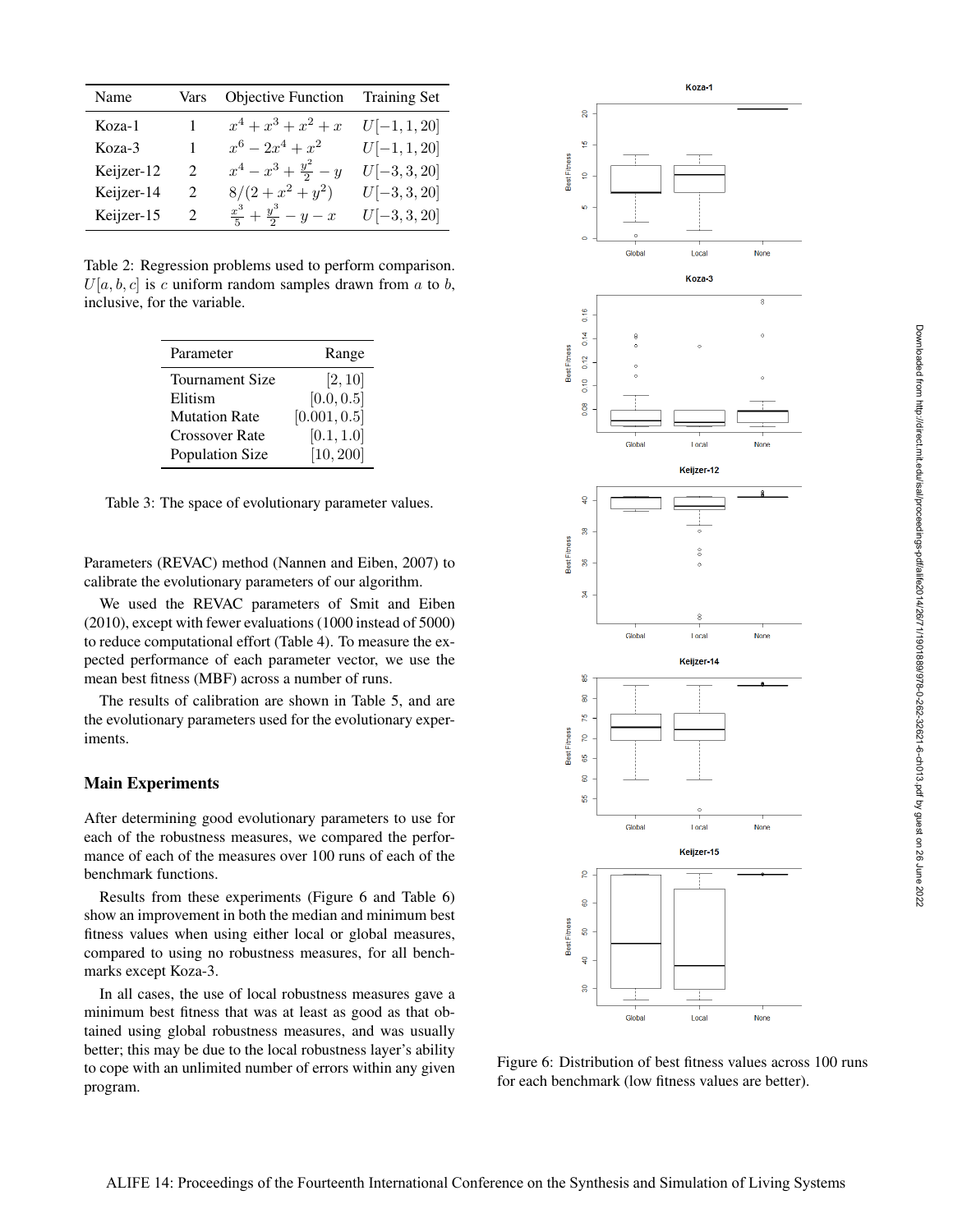| Population size                  | 80   |
|----------------------------------|------|
| Best size                        | 40   |
| Smoothing coefficient            | 10   |
| Repetitions per vector           | 10   |
| Maximum number of vectors tested | 1000 |

Table 4: REVAC parameters used during all tuning sessions.

| Parameter             | Global         | Local | None          |
|-----------------------|----------------|-------|---------------|
| Tournament Size       | $\mathfrak{D}$ | 4     | $\mathcal{L}$ |
| Elitism               | 0.440          | 0.459 | 0.438         |
| <b>Mutation Rate</b>  | 0.425          | 0.363 | 0.375         |
| <b>Crossover Rate</b> | 0.705          | 0.544 | 0.764         |
| Population Size       | 161            | 161   | 189           |

Table 5: The parameter vectors for each measure.

### Statistical Significance

We used the non-parametric Mann-Whitney U test to measure the statistical significance of the results, and to test the null hypothesis,  $H_0$ : "the use of robustness measures have no effect on the fitness of the best individual found during evolution, compared to using no measures, when evolving a soft grammar."

We test to the standard 95% confidence level. We are performing 10 benchmark comparisons (Table 7), so we apply a Bonferroni correction and require each comparison to have a confidence level of 99.5%, or  $p < 0.005$ . Results given in Table 7 show that  $p < 0.005$  on each benchmark except Koza-3. We reject the null hypothesis at the 95% confidence level, except for Koza-3.

Since using a large enough sample is usually enough to produce a statistically significant result, we also measure the effect size; we use the non-parametric Vargha-Delaney *A* value (Vargha and Delaney, 2000). From the results shown in Table 7, we can observe a large effect size between the use of global or local measures and no measures on almost of the benchmark functions, again except for Koza-3. These results suggest that the use of robustness measures produce a significant difference to the best fitness value found during evolution.

### **Conclusions**

We have designed, implemented and tested two approaches that exploit reflection to perform self-repair in programs evolved using GE. We have demonstrated that both these measures have a statistically significant effect on the performance of GE using soft grammars in a series of benchmark functions.

|            | Max                    | UQ     | Median | LQ     | Min    |
|------------|------------------------|--------|--------|--------|--------|
|            | <b>Global Measures</b> |        |        |        |        |
| Koza-1     | 13.415                 | 11.682 | 7.387  | 7.291  | 0.460  |
| Koza-3     | 0.143                  | 0.794  | 0.071  | 0.066  | 0.0652 |
| Keijzer-12 | 40.246                 | 40.170 | 40.156 | 39.439 | 39.274 |
| Keijzer-14 | 83.195                 | 76.049 | 72.756 | 69.552 | 59.833 |
| Keijzer-15 | 70.280                 | 70.012 | 45.935 | 30.223 | 26.100 |
|            | <b>Local Measures</b>  |        |        |        |        |
| Koza-1     | 13.412                 | 11.792 | 10.267 | 7.387  | 1.246  |
| Koza-3     | 0.134                  | 0.079  | 0.069  | 0.066  | 0.065  |
| Keijzer-12 | 40.232                 | 40.157 | 39.620 | 39.390 | 32.502 |
| Keijzer-14 | 83.195                 | 76.208 | 72.318 | 69.541 | 52.359 |
| Keijzer-15 | 70.443                 | 64.435 | 38.239 | 29.914 | 25.987 |
|            | No Measures            |        |        |        |        |
| Koza-1     | 20.801                 | 20.801 | 20.801 | 20.801 | 20.801 |
| Koza-3     | 0.173                  | 0.079  | 0.078  | 0.069  | 0.065  |
| Keijzer-12 | 40.537                 | 40.185 | 40.185 | 40.158 | 40.156 |
| Keijzer-14 | 83.787                 | 83.195 | 83.195 | 83.195 | 83.195 |
| Keijzer-15 | 70.280                 | 70.162 | 70.162 | 70.156 | 70.153 |

Table 6: Results from the benchmark experiments (low fitness values are better)

| Measure | <b>Benchmark</b> | $\boldsymbol{p}$        | A     |
|---------|------------------|-------------------------|-------|
| Global  | Koza-1           | $3.293\times10^{-30}$   | 1.000 |
|         | Koza-3           | 0.0173                  | 0.595 |
|         | Keijzer-12       | $3.761 \times 10^{-12}$ | 0.781 |
|         | Keijzer-14       | $1.003\times10^{-35}$   | 0.982 |
|         | Keijzer-15       | $1.304\times10^{-19}$   | 0.864 |
| Local   | Koza-1           | $4.163\times10^{-39}$   | 1.000 |
|         | $Koza-3$         | 0.0011                  | 0.630 |
|         | Keijzer-12       | $4.483\times10^{-20}$   | 0.872 |
|         | Keijzer-14       | $2.670\times10^{-37}$   | 0.995 |
|         | Keijzer-15       | $3.044\times10^{-30}$   | 0.962 |

Table 7: Statistical significance (Mann-Whitney U test  $p$ ) and effect size (Vargha-Delaney A value) of use of global and local robustness measures each compared to no measures. An A value  $> 0.56$  is a "small" effect; an A value  $> 0.71$  is a "large" effect.